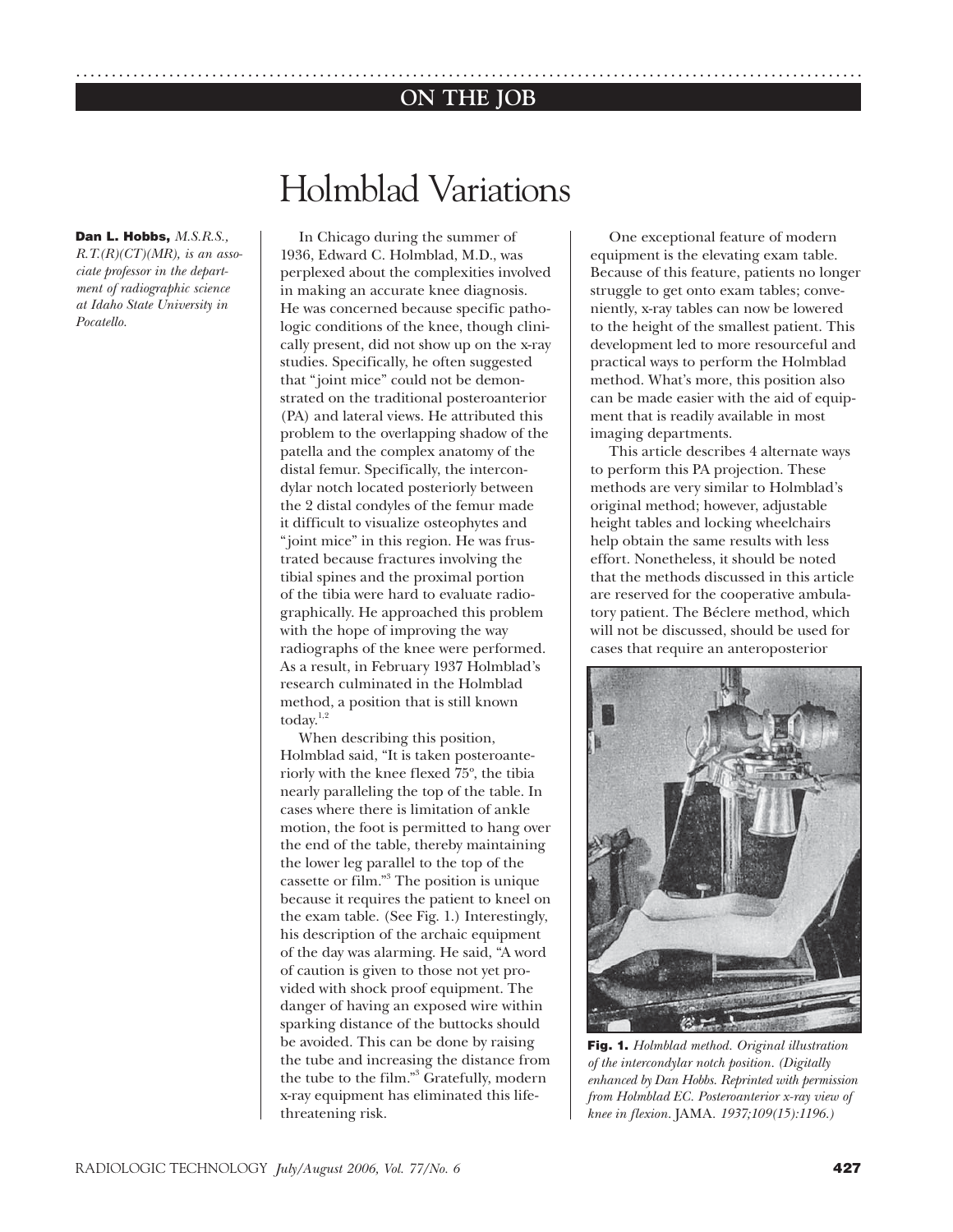(AP) projection. Before embarking on this endeavor, a brief review of the knee anatomy is presented followed by a description of joint mice and osteophytes.

..............................................................................................................

#### **Anatomy Review**

Radiographically, the knee is one of the most difficult joints in the human body to demonstrate. The many soft tissue structures and the deep intercondylar fossa account for this complexity. The knee is composed of several bony and soft tissue components. The bony anatomy includes the distal femur, patella, proximal tibia and fibula. Additionally, the joint is stabilized by collateral, anterior and posterior ligaments. The modality of choice for demonstrating soft tissue structures is magnetic resonance (MR) imaging. Likewise, conventional radiography is used to evaluate the bony structures.

Damage to the ligaments can occur from either a direct or indirect force applied to the knee. To protect the knee from damage, the anterior quadriceps and the posterior hamstring muscles help support the knee joint, but it is the ligaments that provide stability. Furthermore, the menisci act as shock absorbers, dissipating force as the condyles of the femur articulate with the tibial plateaus. A graphical representation of this anatomy is included. (See Fig. 2.)

#### **Joint Mice and Osteophytes**

During his research, Holmblad described how difficult it was to visualize small foreign bodies such as joint mice and osteophytes. Imaging these foreign bodies was the impetus for his investigation. Joint mice can be described as loose pieces of bone or cartilage that have torn off the bone. Alternately, osteophytes are commonly known as bone spurs or bony overgrowths. These bone spurs can break off. When this happens, they often lodge in the joint and are then called joint mice. Because of the complex anatomy of the knee, sometimes these small foreign bodies cannot be seen on traditional PA and lateral projections.

What is more, a disease process such as osteochondritis dissecans can be better evaluated with nontraditional positions such as the tunnel projection. (See Fig. 3.) It is impracticable for even the radiologist



**Fig. 2.** *Bony and soft tissue anatomy of the knee.* 



**Fig. 3.** *AP and tunnel projection of the knee. Osteochondritis dissecans of medial femoral condyle. This elliptical fragment of bone is separated from the surface of the medial condyle but does not lie freely within the joint. Once the fragment becomes separated, it becomes a loose fragment or joint mouse. This fragment is best demonstrated on the tunnel projection, which is the image on the left. (Image courtesy of William Herring, M.D., Albert Einstein Medical Center, Philadelphia, Pa, LearningRadiology.com Web site.)*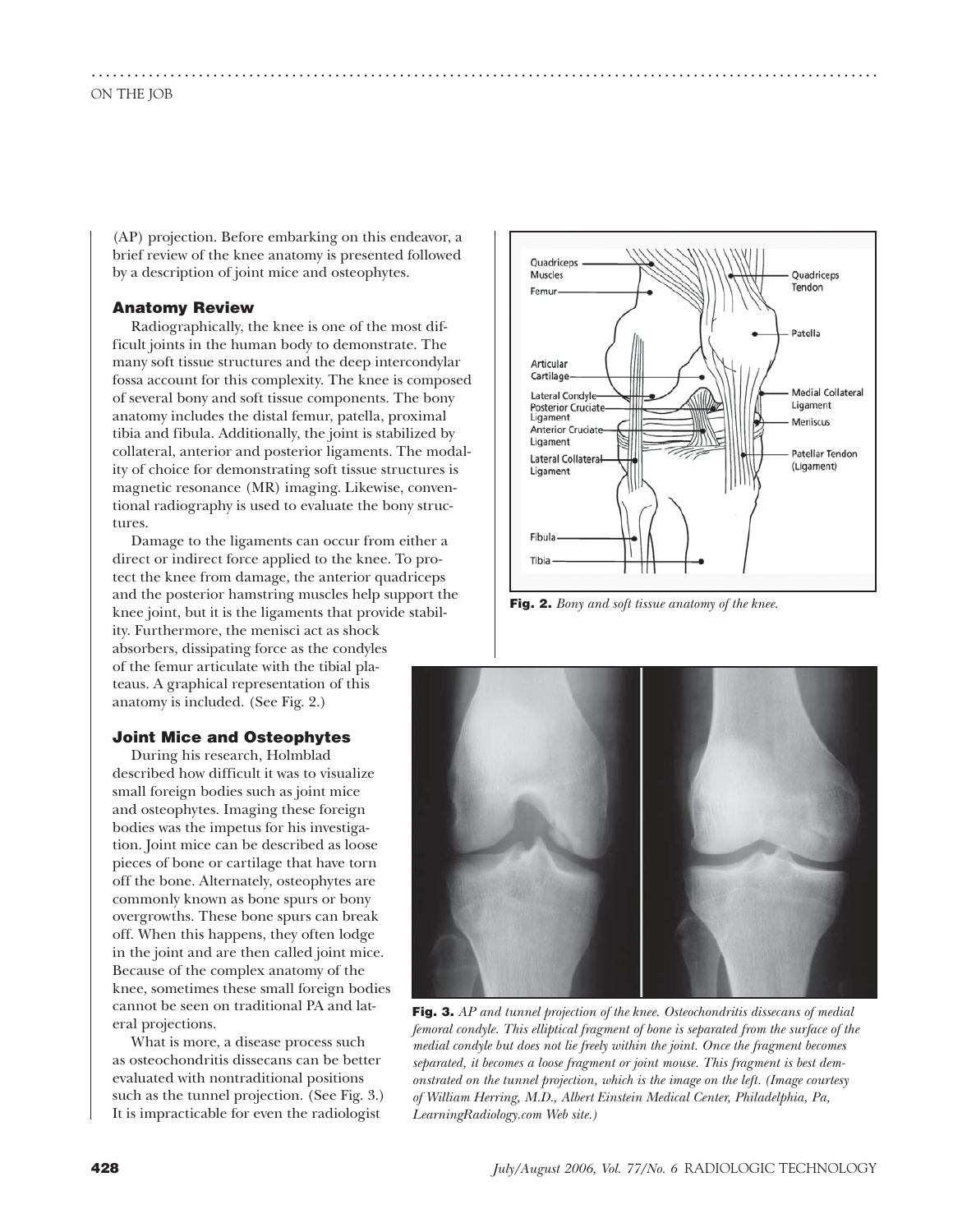

..............................................................................................................

**Fig. 4.** *Partially standing. This position uses an elevating exam table to lower the table to a comfortable height for the patient, which is usually the height of the knee joint. The patient stands on the unaffected leg (see inset picture) and places the affected knee over the Bucky. The position maintains a 70° relationship of the femur to the plane of the image receptor. Radiograph on right demonstrates resulting image.*

to adequately assess the region of the intercondyloid fossa without this projection. Consequently, the following 4 methods are described as variations that can be used in place of Holmblad's original position. Again note that an elevating examination table is recommended for adequate positioning.

#### **Methods**

#### *Method 1: Partially Standing*

This position does not require the patient to kneel on the exam table; instead, the patient is instructed to stand next to the x-ray table. The height of the table is adjusted to the height of the knee. Next, the affected knee is positioned over the Bucky. The leg supporting the patient should rest comfortably on the floor. The central ray (CR) is directed to the knee joint and the femur is flexed to form a 70° angle to the plane of the imaging receptor (IR). The source to image receptor distance (SID) is 44 inches. (See Fig. 4.) Alternatively,

the IR can be placed on the table top if the patient complains of difficultly stretching to reach the Bucky.

*Method 2: Partially Standing Using a Wheelchair* This position is similar to method 1 in that the table is lowered to the height of the knee and the affected knee is placed on the table top. (See Fig. 5.) The position is different in that it is performed at the end of the x-ray table and a wheelchair is used to maintain patient balance. It must be emphasized that the wheels must be in a locked position for safety. Though this position appears to be dangerous, the handles on the wheelchair provide comfortable support for the patient and the locked wheels prevent movement of the chair, thus providing good support. Sandbags also can be put in front of the wheels to reduce the chance of movement. However, do not attempt this position if there are any questions of stability or safety concerns for the patient. The IR can be placed on the table top or on a stool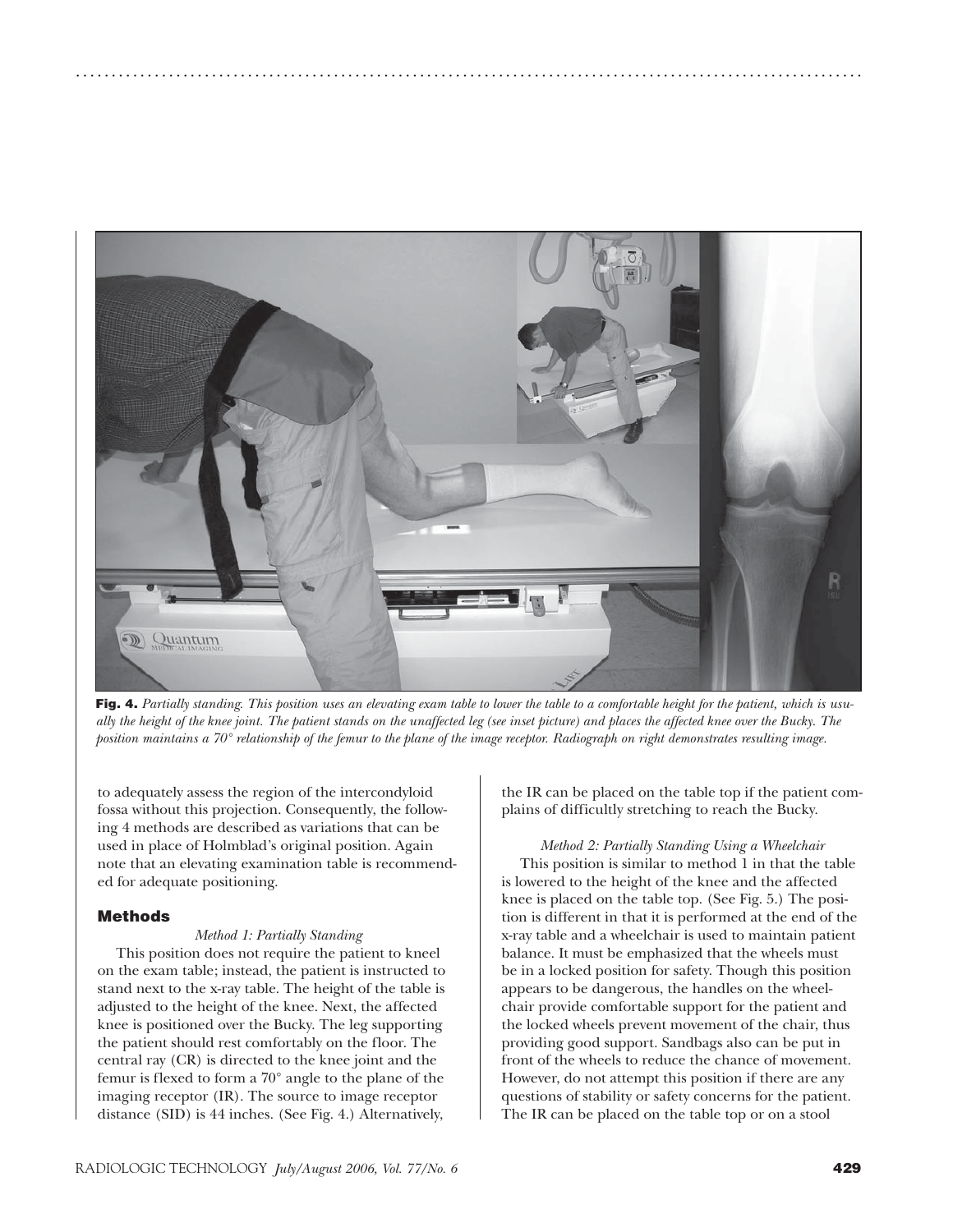

..............................................................................................................

**Fig. 5.** *Partially standing using a wheelchair. This position uses an elevating exam table. The table is lowered to a comfortable height for the patient, which is usually the height of the knee joint. The patient stands on the unaffected leg and places the affected knee on the table top. A locked wheelchair and sandbags provide stability for the patient. The position maintains a 70° relationship of the femur to the plane of the image receptor. Do not perform this position if there are any concerns about patient safety.*

beneath the table. The CR is directed to the knee joint and the femur is flexed to form a 70° angle to the plane of the IR. The SID is 44 inches.

#### *Method 3: Standing by Chair*

This method uses a chair to provide support for the knee. Alternatively, a stool can be used as demonstrated by Ballinger, Frank<sup>2</sup> and Gilbert et al.<sup>4</sup> This position is similar to methods 1 and 2, with the exception that the IR is now placed on a chair. The patient then rests the affected knee on the IR. (See Fig. 6.) A step stool with rubber feet can be used by the patient for upper body

support to help provide extra stability, if needed. The CR is directed to the knee joint and the femur is flexed to form a 70° angle to the plane of the IR. The SID is 44 inches.

## *Method 4: Standing by Wheelchair Utilizing the Upright Bucky*

This method appears to be uncomfortable, but in practice is very easy and comfortable for the patient. The wheelchair is pushed against the upright Bucky and helps provide stabilization. Again, the affected knee is placed on top of the IR. The patient then straddles the wheelchair with the unaffected leg and leans on the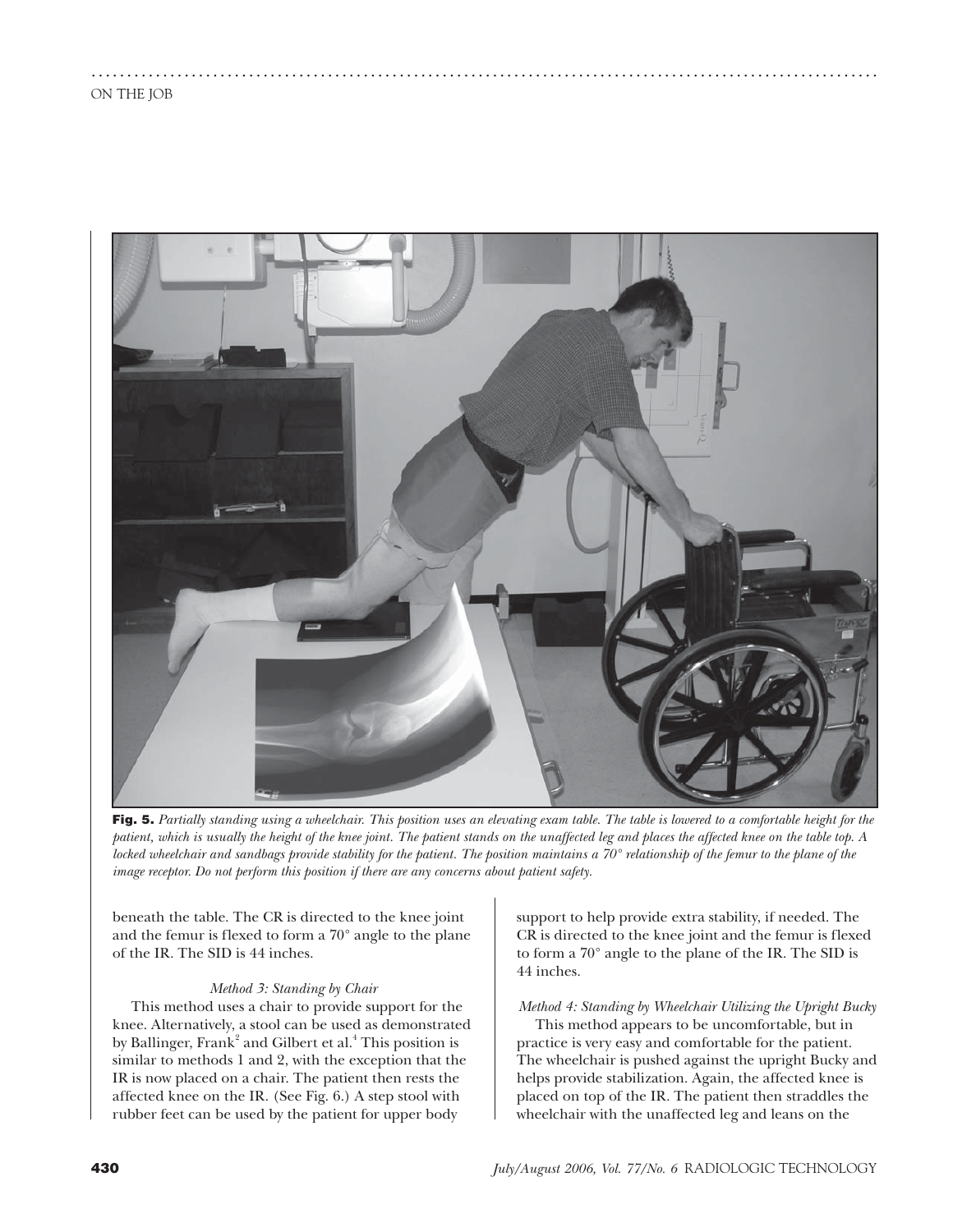

..............................................................................................................

**Fig. 6.** *Partially standing by chair or stool. A chair is used to support the knee as the patient straddles the chair and stands on the unaffected leg. The position maintains a 70° relationship of the femur to the plane of the image receptor. If necessary, a locked wheelchair or step stool with rubber feet may be used to provide extra stability for the patient.*

upright Bucky for support. (See Fig. 7.) The upright Bucky locking mechanism should be engaged to prevent it from drifting. The CR is directed to the knee joint and the femur is flexed to form a 70° angle to the plane of the IR. The SID is 44 inches.

#### **Discussion**

Before the introduction of elevating tables, the Holmblad method was performed by having the patient assume a kneeling position on the exam table. This position is difficult because it requires both knees to be on the table while the patient assumes a semi push-up position to obtain the 70° relationship of the femur to the

plane of the IR. This is easier said than done for most patients, even in the best of circumstances.

The introduction of elevating tables has made the position easier to maintain. Patients no longer are required to kneel on both knees but can be examined in a partially standing position. This is more comfortable and can be accomplished by raising or lowering the exam table to accommodate the height of the patient. These variations provide unconventional, somewhat easier, substitute positions for the Holmblad method. The disadvantages of these positions are that they require a cooperative patient with the ability to stand on at least 1 leg; therefore, most of these posi